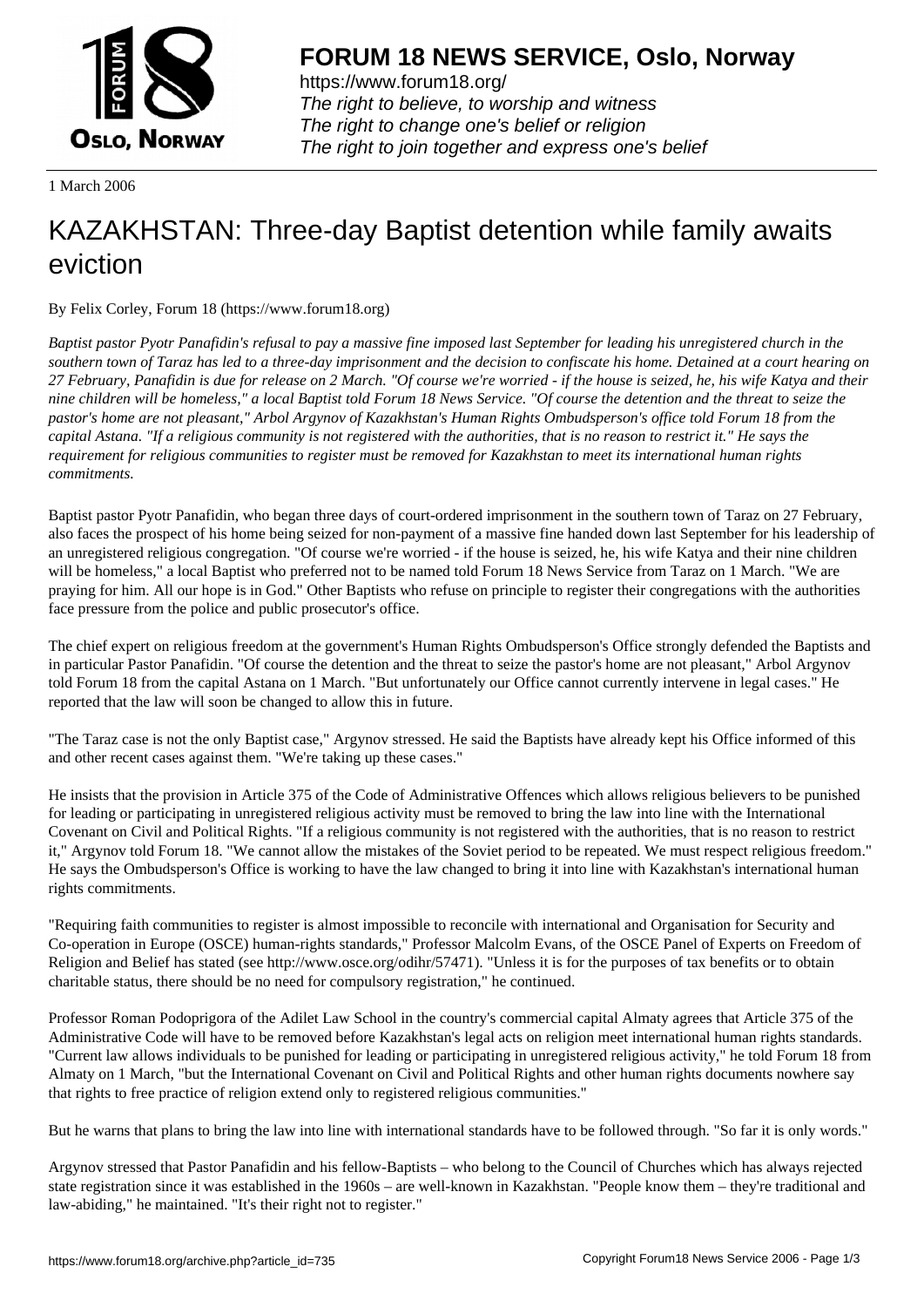Panafidin was found guilty under Article 374-1 part 1, and Article 375 part 1 (refusal to register a religious community at the justice department) of the Administrative Code. At his hearing on 1 and 2 September, he was given a massive fine of 101,955 tenge (4749 Norwegian kroner, 611 Euros or 759 US dollars). The government estimates the average monthly wage at just over 30,000 tenge.

Taraz Specialised Administrative Court – presided over by judge Sandugash Azimkhanova - rejected Panafidin's defence that Kazakhstan's constitution provides for freedom of worship and does not require religious communities to register before they can function (see F18News 8 September 2005 http://www.forum18.org/Archive.php?article\_id=645).

The fine was confirmed by a higher court. But after Panafidin refused to pay it, court executors ordered the seizure of his home although, as local Baptists told Forum 18 on 1 March, this has not yet happened.

At the 27 February hearing at the Taraz Specialised Administrative Court, presided over by the same judge Azimkhanova, prosecutor B. Toleuov called for Panafidin to be given a 10-day prison term under Article 524 of the Administrative Code. But the judge, "considering the social danger of the offence committed and the person of the law-breaker", gave him a three-day prison term. Panafidin was arrested in the court room and is due to be freed on 2 March.

Balausa Tulebayeva, who heads the chancellery of the court, declined to answer any questions on the case. "We don't give out information by telephone – you'll have to submit your questions in writing," she told Forum 18 on 1 March.

Other Council of Churches Baptist congregations have faced recent pressure. On 29 January, four police and procuracy officials raided the church in the north-western town of Oral (Uralsk) which meets in the home of Galina Novikova. The officials demanded that she and the pastor of the church, Sergei Krasnov, go to be interviewed. They also filmed the Sunday service without the permission of those present. "Two brothers [church members] invited them into another room and explained that a service was underway and that they should speak to the home-owner after the service," the Baptists told Forum 18 on 4 February. "The whole thrust of their demands was that the church should register." The officials drew up an official record even while the service was still going on, but church members refused to sign it.

The church was again raided during Sunday worship on 19 February. Two police officers handed Pastor Krasnov a summons from the town's public prosecutor Zakarya Saraliev. When Krasnov arrived accompanied by two church members, a Prosecutor's Office official pressured him to register the church and to write a statement explaining his refusal. "He refused to write a statement on this, explaining that the Constitution and international human rights agreements guarantee them the right to conduct peaceful religious services," local Baptists told Forum 18 on 28 February.

Argynov of the Ombudsperson's Office said that Baptists who refuse on principle to register are the only religious community which has complained to his office about punishment for refusing to register. He believes there could be others, though probably not many. The only others he knows of are individual shaman practitioners, regarding pressure on them to seek registration as "ridiculous". "It's an internal way of life that shouldn't be touched."

He says the only religious communities denied registration are those that restrict access to only one ethnic group. "Some Chechens set up a mosque just for Chechens and wouldn't let anyone else in," he told Forum 18. "It is very dangerous to have ethnic mosques, even if it is not against the law. It causes danger to society and harms stability."

Argynov says that unlike in other Central Asian states, there is nothing to stop Muslims registering mosques outside the framework of the state-approved Muslim Board. "The Board tries to pressure mosques to come under its jurisdiction, but I believe this is wrong."

Meanwhile, Professor Podoprigora expresses some concern about a revived Council for Religious Affairs, created within the Justice Ministry by government decree on 30 December 2005. Eraly Tugzhanov heads the Council. "It is a bad sign that registration of religious organisations will no longer be conducted in the same way as for other legal entities but will be done by the Council," Podoprigora told Forum 18. But he stressed that whether this will in itself harm the rights of religious believers and communities will depend on the personnel appointed to the Council. He said that no requirement has been made for religious communities that already have registration to undergo re-registration. (END)

More reports on freedom of thought, conscience and belief in Kazakhstan can be found at http://www.forum18.org/Archive.php?query=&religion=all&country=29.

For a personal commentary on how attacking religious freedom damages national security in Kazakhstan, see F18News http://www.forum18.org/Archive.php?article\_id=564

For more background, see Forum 18's Kazakhstan religious freedom survey at http://www.forum18.org/Archive.php?article\_id=701 and articles on the 2005 "national security" legal amendments at http://www.forum18.org/Archive.php?article\_id=608 and http://www.forum18.org/Archive.php?article\_id=625